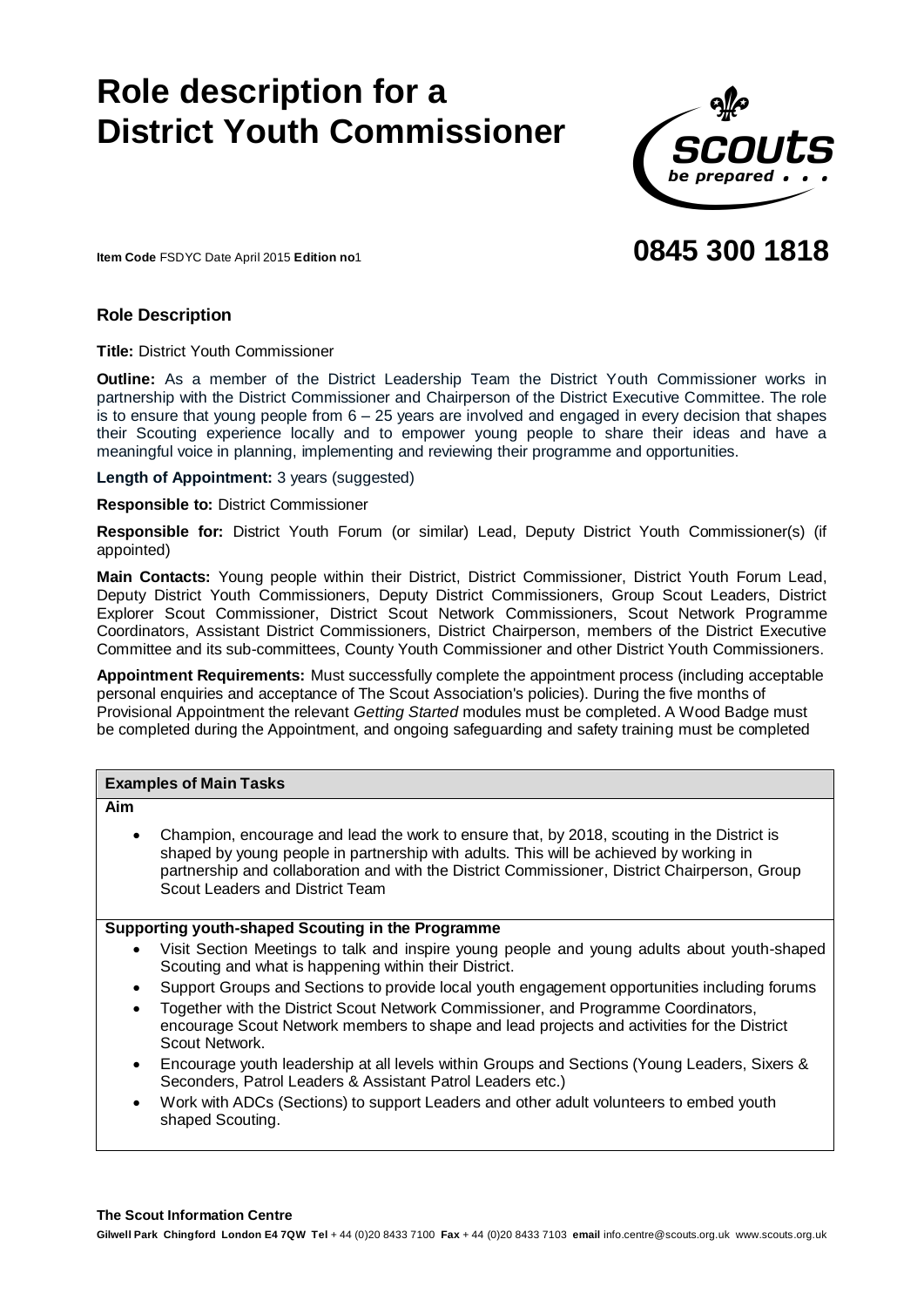#### **Examples of Main Tasks**

#### **Developing Young People**

- Work with other adults to identify, encourage and develop talented young people and young adults who wish to become more involved in shaping Scouting.
- Provide support to 18-25 year old members on Executive Committees.
- Increase the role and participation of young people in the leadership and management of the District.

#### **Embedding Young People in Local Decision Making**

- Work with all members of the District to ensure that the views of young people are represented in decision making.
- Encourage the creation and greater participation in meaningful Youth Forums
- Appoint, support and manage a Youth Forum Lead.
- Ensure that recommendations from the Youth Forum to the District Executive Committee and District Team are considered and appropriately implemented and that an effective method to provide feedback on outcomes to the Youth Forum is in place.

#### **Wider Engagement**

- Establish a robust method of communicating with the District Commissioner and young people within the District.
- Work as a key part of the District Leadership Team contributing and taking an active part in the delivery of the District Development Plan.
- Work with the County Youth Commissioner to develop youth-shaped Scouting within the County, providing feedback to adults and young people.
- Work with other local Youth Commissioners to feed into the UK Youth Commissioner Team including taking part in national training and conference opportunities (often virtual).

#### **Other Tasks Agreed with the District Commissioner**